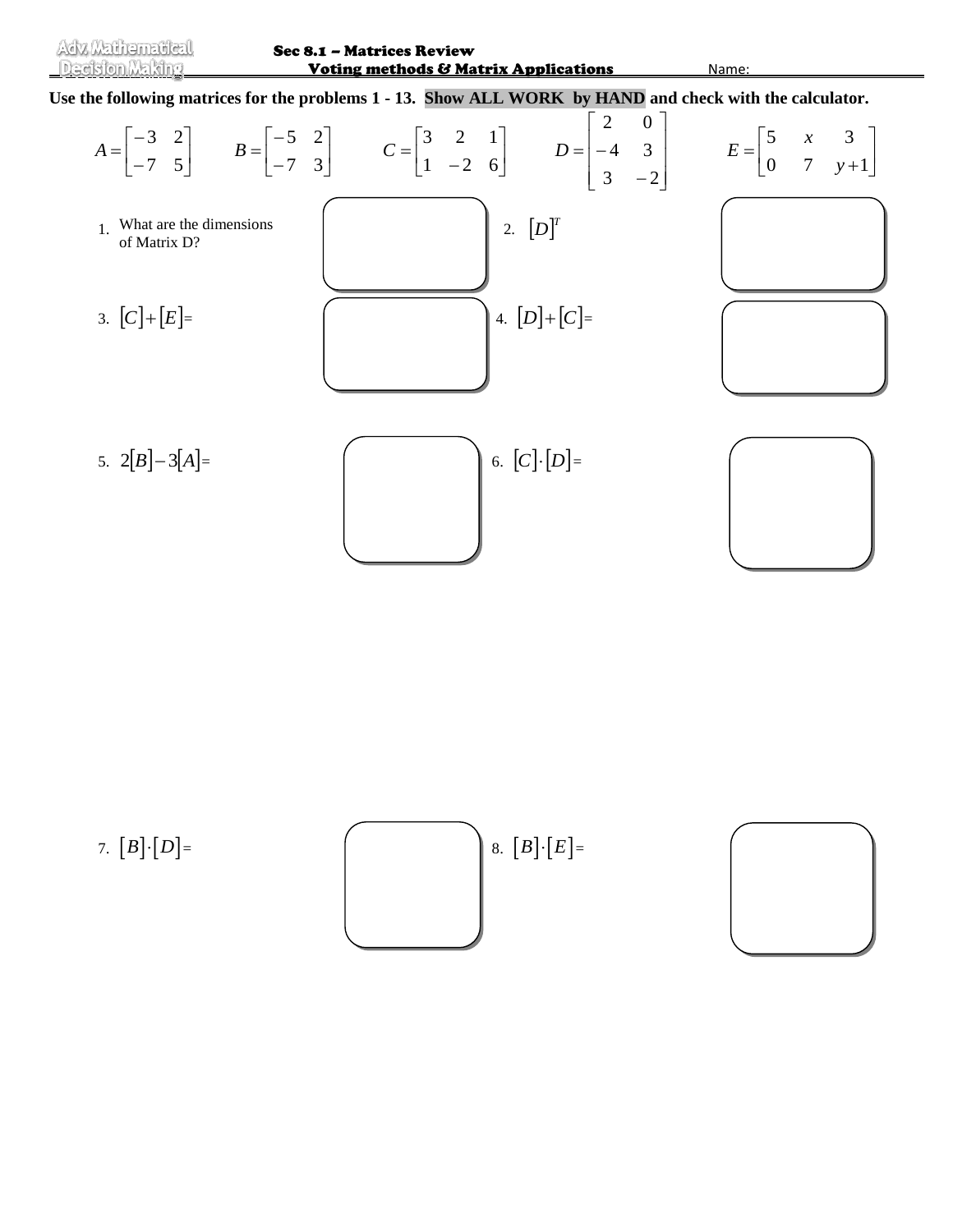**Use the following matrices for the problems 1 - 13. Show ALL WORK by HAND and check with the calculator.**  $\overline{r}$   $\overline{r}$ 

$$
A = \begin{bmatrix} -3 & 2 \\ -7 & 5 \end{bmatrix} \qquad B = \begin{bmatrix} -5 & 2 \\ -7 & 3 \end{bmatrix} \qquad C = \begin{bmatrix} 3 & 2 & 1 \\ 1 & -2 & 6 \end{bmatrix} \qquad D = \begin{bmatrix} 2 & 0 \\ -4 & 3 \\ 3 & -2 \end{bmatrix} \qquad E = \begin{bmatrix} 5 & x & 3 \\ 0 & 7 & y+1 \end{bmatrix}
$$
  
9. C<sub>22</sub> + D<sub>31</sub> - B<sub>21</sub> = 10. [A]<sup>2</sup> = 10. [A]<sup>2</sup> = 10. [A<sup>2</sup>]



13. Are Matrices A and B inverses? Demonstrate how you can tell.